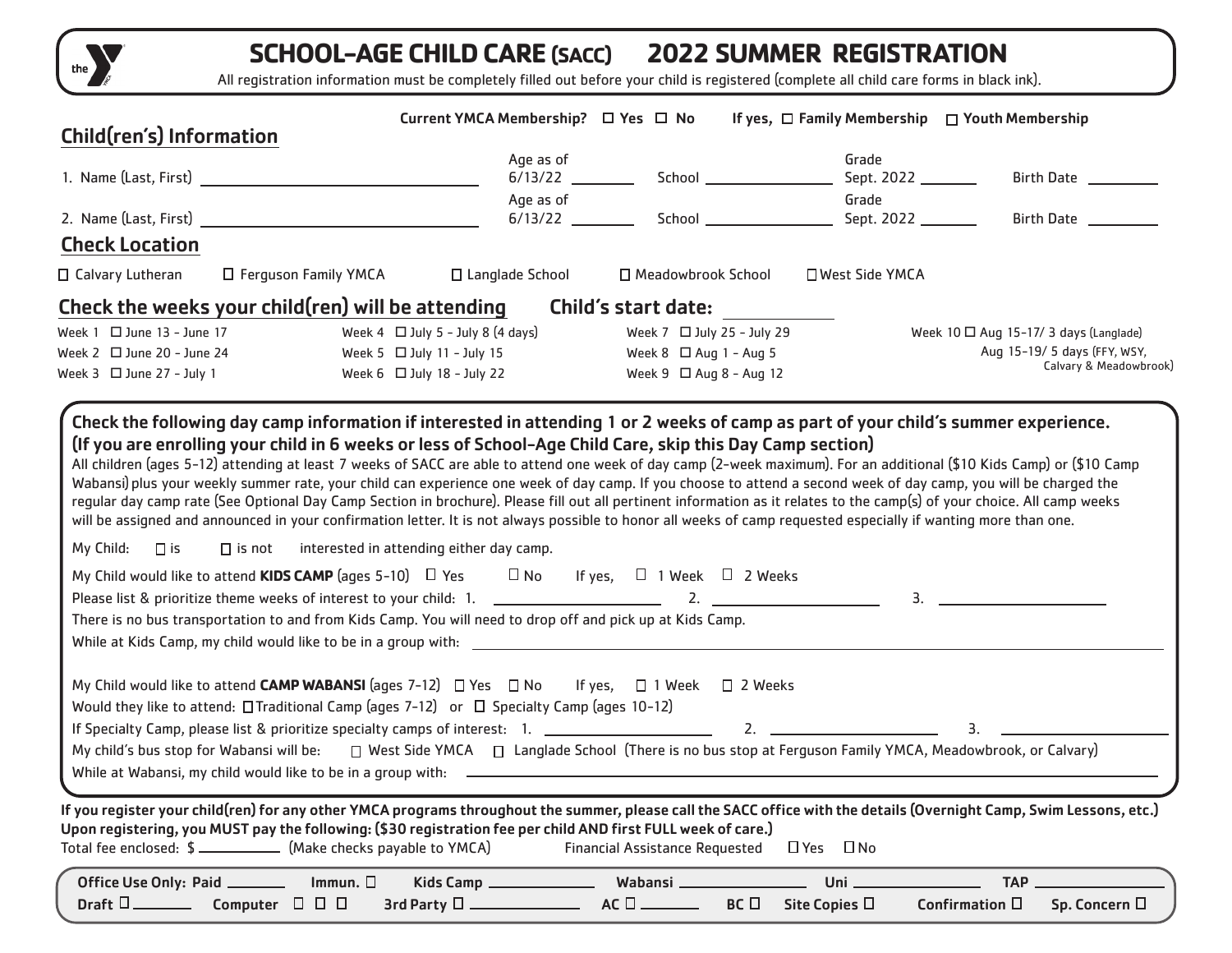

## **SCHOOL-AGE CHILD CARE (SACC) 2022 SUMMER REGISTRATION**

All registration information must be completely filled out before your child is registered (complete all child care forms in black ink).

| Did your child(ren) participate in the:<br><b>Child(ren) Information</b> |     | <b>2021 SUMMER PROGRAM</b><br>$\Box$ Yes $\Box$ No If yes, which site? | <b>OR</b> |           | 2021-22 BEFORE/AFTER SCHOOL PROGRAM?<br>$\Box$ Yes $\Box$ No If yes, which site? |
|--------------------------------------------------------------------------|-----|------------------------------------------------------------------------|-----------|-----------|----------------------------------------------------------------------------------|
| Name (Last, First)                                                       | Sex | Home Address (Street, City, State)                                     | Zip Code  | Telephone | Please list your main email address to<br>receive School-Age correspondence.     |
|                                                                          |     |                                                                        |           |           |                                                                                  |
| 12.                                                                      |     |                                                                        |           |           |                                                                                  |

## Parent or Guardian Information

| Relationship<br>to Child | Name (Last, First) | Home Address (Street, City, State) | Zip Code | Home Phone | Cell Phone | Work Name & Address | <b>Work Phone</b> |
|--------------------------|--------------------|------------------------------------|----------|------------|------------|---------------------|-------------------|
|                          |                    |                                    |          |            |            |                     |                   |
|                          |                    |                                    |          |            |            |                     |                   |
|                          |                    |                                    |          |            |            |                     |                   |

#### **Emergency Contact** (List information of person to contact when mother, father or guardian cannot be reached.)

| Relationship<br>to Child | Name (Last, First) | Home Address (Street, City, State) | Zip Code | Home Phone | Cell Phone | l Work Name & Address | <b>Work Phone</b> |
|--------------------------|--------------------|------------------------------------|----------|------------|------------|-----------------------|-------------------|
|                          |                    |                                    |          |            |            |                       |                   |

## Persons Authorized to Pick Up Child(ren) - Include Parents

| Relationship <sup>1</sup><br>Name (Last, First) | Home Address (if not listed above) | Home<br>Phone | <b>Cell Phone</b> | Work Name & Address<br>(if not listed above) | <b>Work Phone</b> |
|-------------------------------------------------|------------------------------------|---------------|-------------------|----------------------------------------------|-------------------|
|                                                 |                                    |               |                   |                                              |                   |
|                                                 |                                    |               |                   |                                              |                   |
|                                                 |                                    |               |                   |                                              |                   |
|                                                 |                                    |               |                   |                                              |                   |
|                                                 |                                    |               |                   |                                              |                   |
|                                                 |                                    |               |                   |                                              |                   |
|                                                 |                                    |               |                   |                                              |                   |

**Parent's Marital Status**  $\Box$  Married  $\Box$  Single  $\Box$  Divorced  $\Box$  Separated  $\Box$  Spouse Deceased

Note any custody arrangements or restrictions (Attach court order if applicable)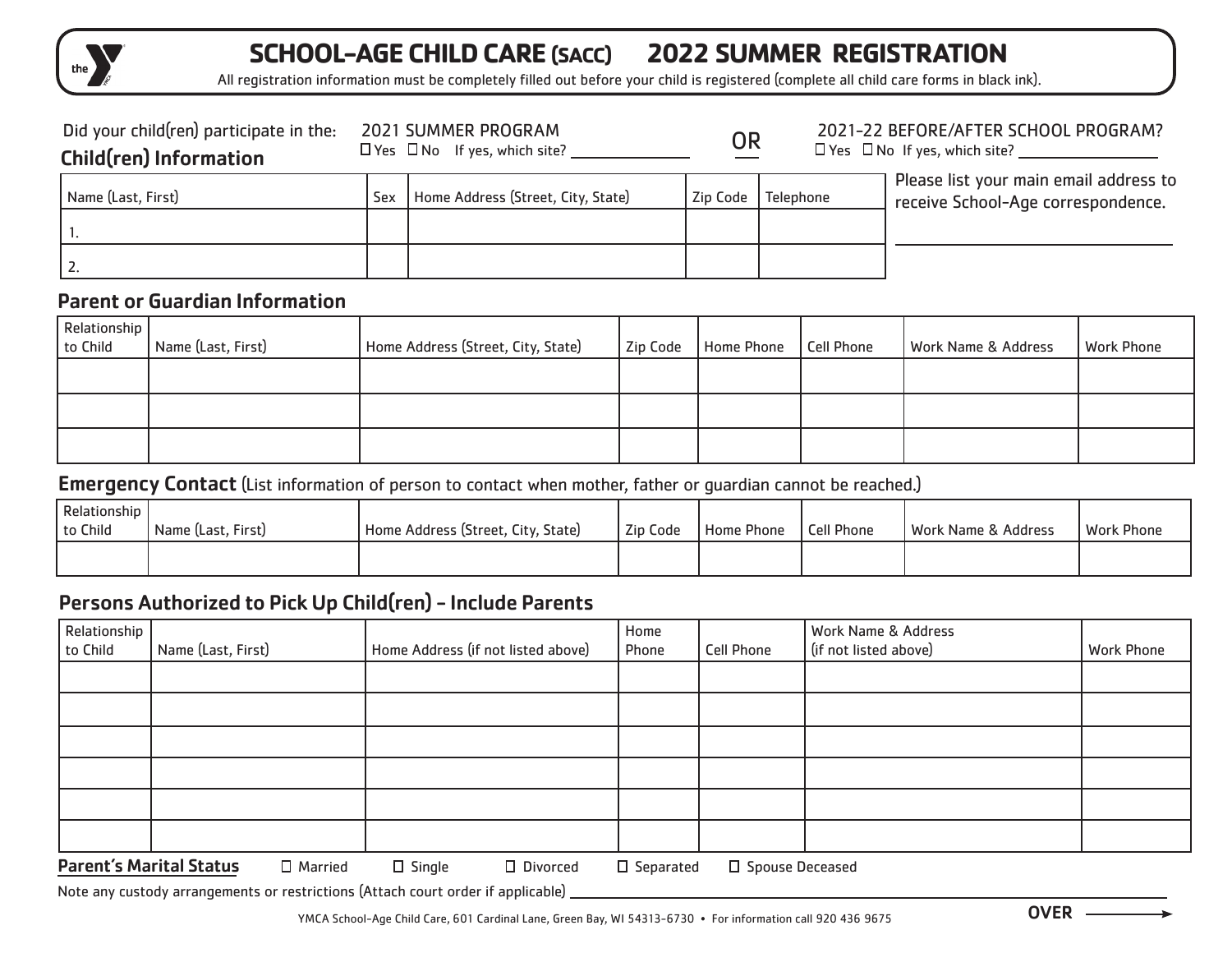

2022 SUMMER SACC

School-Age Child Care (SACC) Summer Medical Registration

□ Non-Food Allergies, please specify □ Food Allergies, specify food(s)

indicating the acceptable alternative)

□ Milk Allergy (attach a statement from the Doctor

 $\Box$  Gastrointestinal or feeding concerns including special diet  $\Box$  Other Condition(s) requiring special care, please specify

### First Child's Name:

## **Medication**

| Will your child require any medication while at the summer program? Yes $\Box$ No $\Box$ |  |  |                                                                      |
|------------------------------------------------------------------------------------------|--|--|----------------------------------------------------------------------|
| If yes, please list medication:                                                          |  |  | (You will be required to complete a "Medication Authorization Form") |

## **Health History**

Check any special medical condition(s) that your child may have (you must check at least one box in this section).

- □ No Medical Condition
- $\Box$  Sensitivity to the sun
- □ Asthma
- □ Epilepsy/Seizure Disorder
- □ Heart Problems
- Diabetes
- $\Box$  Any disorder including Cognitively Disabled, LD,
- ADD, ADHD or Autism (please circle which disorder)
- Cerebral Palsy/Motor Disorder

## **Emergency Care Plan**

If you checked any condition listed above, please answer the following questions. If something does not apply, write NA.

- 1. Triggers that may cause problems specify.
- 2. Signs or symptoms to watch for specify.
- 3. Action steps the YMCA staff should follow.
- 4. Identify any staff to whom you have given specialized training/instructions to help treat symptoms.
- 5. When to call parents regarding symptoms or failure to respond to treatment.
- 6. When to consider that the condition requires medical care or reassessment.
- 7. Any additional information that may be helpful to staff.

## **Parent Consent /Authorization**

#### Please initial each line & provide signature at bottom of page stating you have read and understand each item.

I am aware that a copy of the YMCA Licensing Policies and Wisconsin Licensing Rules for Day Care are available at the program for review at any time.

I authorize the YMCA to take my child on all field trips via bus or walking during any of the YMCA Summer program days my child is enrolled.

I **GIVE** or **DO NOT GIVE** permission for promotional photographs to be taken of my child(ren). **Please check one box.**

 In the event of an emergency, I authorize any medical treatment that may be needed. I understand that in the event of an injury, I will be contacted first and this waiver will only be necessary if I or my emergency contact cannot be reached.

| I understand that all above said information is confidential and is only used as a guide in understanding my child(ren). |  |
|--------------------------------------------------------------------------------------------------------------------------|--|
|--------------------------------------------------------------------------------------------------------------------------|--|

- I understand that if I withdraw from the program prior to May 13 and written notice is provided, I will receive my first week's payment in return. If written notice is provided after May 13, my first week's payment and registration fee per child is forfeited.
- I understand that if I withdraw from the program in June or thereafter, a two-week written notice must be provided to the SACC office and payment for additional weeks may be required.

I understand the information in this brochure as it relates to cancelling a week of care at my child's summer location.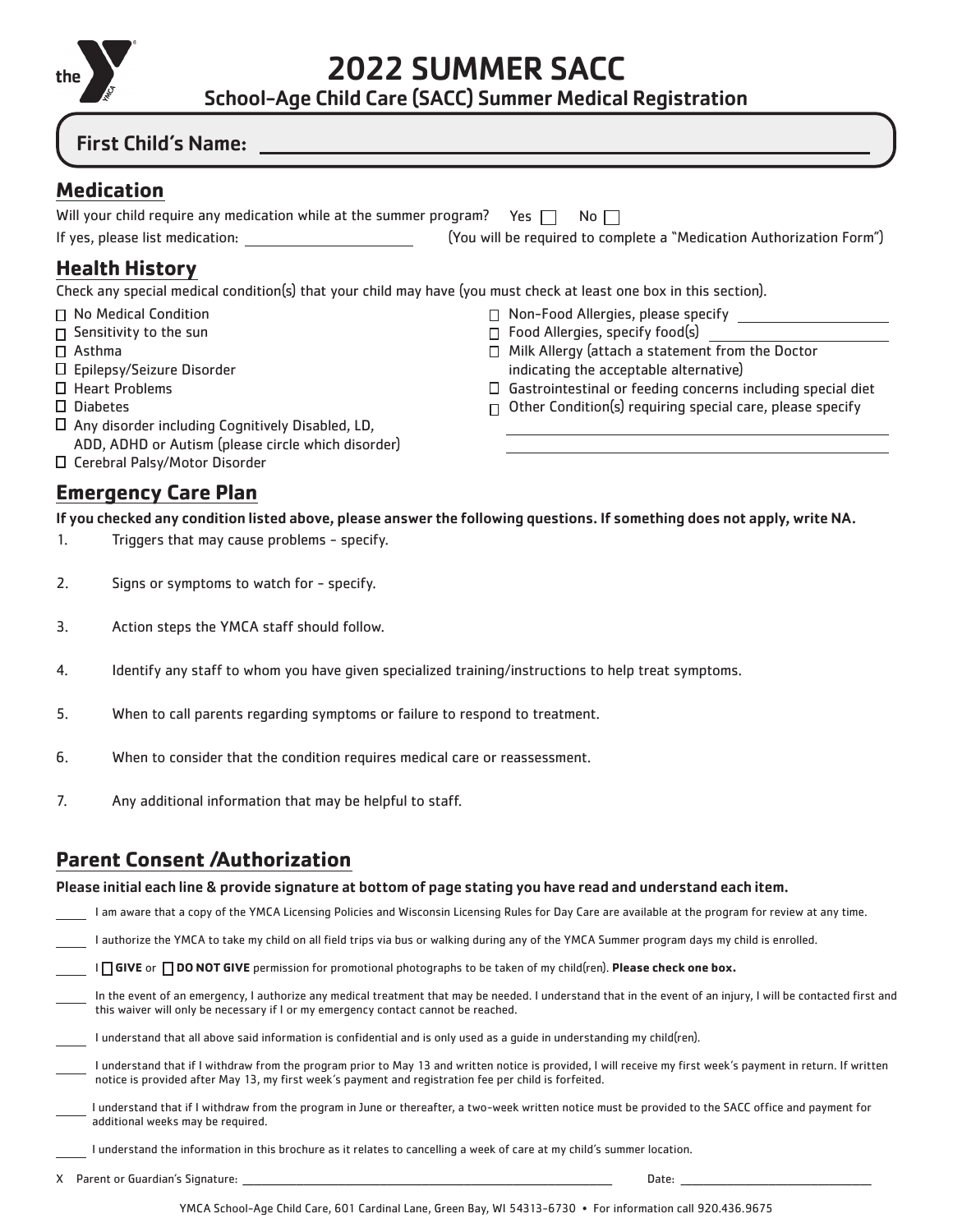

2022 SUMMER SACC

School-Age Child Care (SACC) Summer Medical Registration

## Second Child's Name:

Yes  $\Box$  No  $\Box$ 

If yes, please list medication: (You will be required to complete a "Medication Authorization Form")

## **Health History**

Check any special medical condition(s) that your child may have (you must check at least one box in this section).

- □ No Medical Condition
- $\Box$  Sensitivity to the sun
- □ Asthma
- Epilepsy/Seizure Disorder
- □ Heart Problems
- Diabetes
- $\Box$  Any disorder including Cognitively Disabled, LD, ADD, ADHD or Autism (please circle which disorder)

Will your child require any medication while at the summer program?

□ Cerebral Palsy/Motor Disorder

- □ Non-Food Allergies, please specify
- □ Food Allergies, specify food(s)
- $\Box$  Milk Allergy (attach a statement from the Doctor indicating the acceptable alternative)
- Gastrointestinal or feeding concerns including special diet
- $\Box$  Other Condition(s) requiring special care, please specify

## **Emergency Care Plan**

If you checked any condition listed above, please answer the following questions. If something does not apply, write NA.

- 1. Triggers that may cause problems specify.
- 2. Signs or symptoms to watch for specify.
- 3. Action steps the YMCA staff should follow.
- 4. Identify any staff to whom you have given specialized training/instructions to help treat symptoms.
- 5. When to call parents regarding symptoms or failure to respond to treatment.
- 6. When to consider that the condition requires medical care or reassessment.
- 7. Any additional information that may be helpful to staff.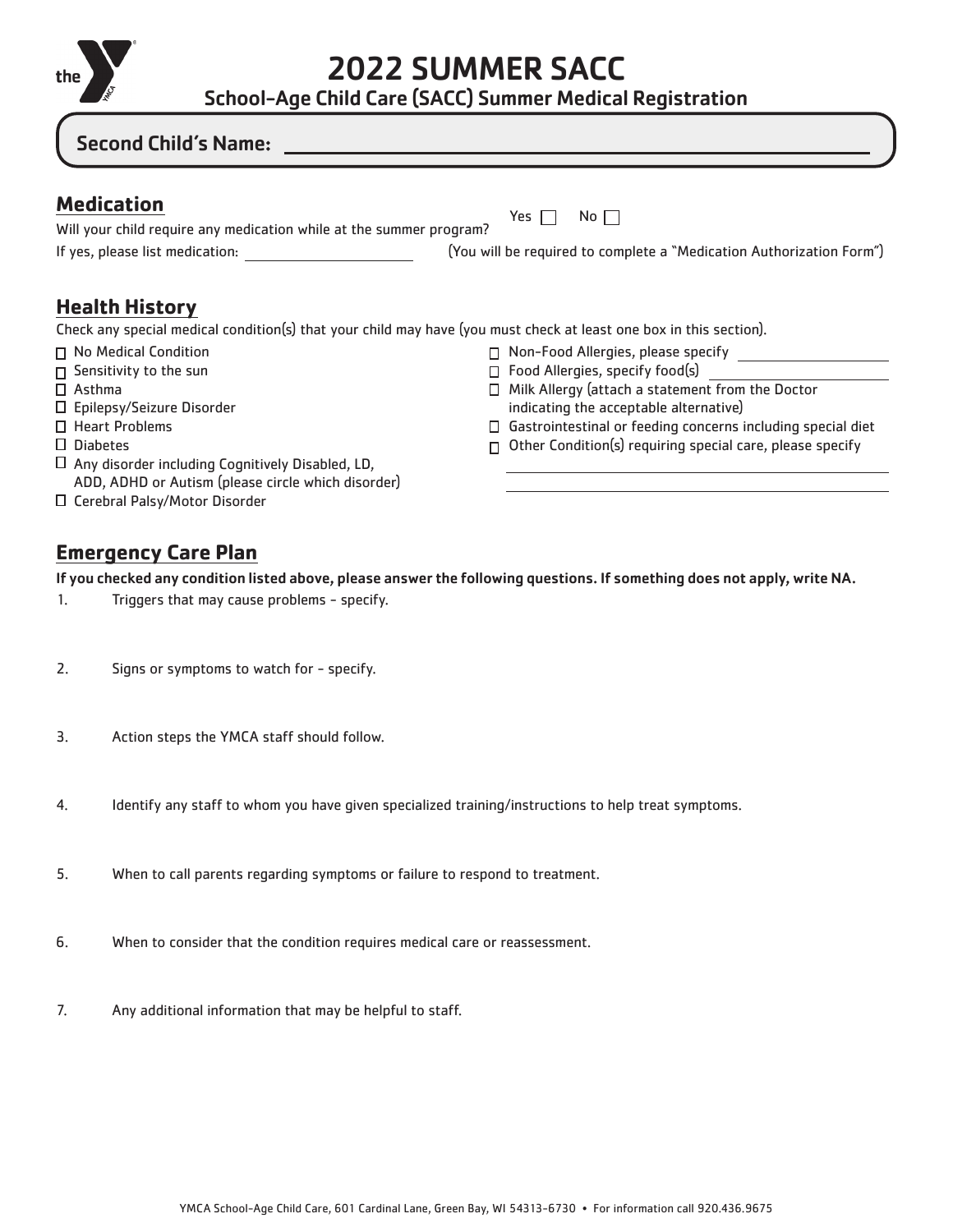## 2022SUMMERSACC/TAP

## YMCA Bank Draft or Credit Card Draft Agreement

Upon registration, payment will be made for your first week of the summer program (SACC or TAP). Draft amounts will occur for the remaining summer weeks you have registered for. This does not include any week(s) of Camp U-Nah-Li-Ya. Camp will bill you directly.

Weekly drafts will be drafted on the Monday of the current week attending (Example: If attending week 2 (June 20-24) your draft for this week will occur on Monday, June 20). Monthly drafts will be drafted on the 1<sup>st</sup> or 15<sup>th</sup> of the month per your request for the weeks of care occurring within that month.

(Example: Weeks of June 13, 20, 27 will be drafted in June. Weeks of July 5, 11, 18, 25 will be drafted in July. Weeks of August 1, 8, 15 will be drafted in August.)

#### Please fill out the information below and return this form to the SACC/TAP office upon registration.

| Child(ren)'s Name: Entrancement of the state of the state of the state of the state of the state of the state o      |  |           |                                                                                                                                                                                                                                                                                                                              | Summer Site: the contract of the contract of the contract of the contract of the contract of the contract of the contract of the contract of the contract of the contract of the contract of the contract of the contract of t                                                                                                                                                                 |  |  |  |
|----------------------------------------------------------------------------------------------------------------------|--|-----------|------------------------------------------------------------------------------------------------------------------------------------------------------------------------------------------------------------------------------------------------------------------------------------------------------------------------------|------------------------------------------------------------------------------------------------------------------------------------------------------------------------------------------------------------------------------------------------------------------------------------------------------------------------------------------------------------------------------------------------|--|--|--|
| Frequency of Draft: Weekly                                                                                           |  | <b>OR</b> | Monthly ( $\_$ 1st $\_$ or $\_$ 15th)                                                                                                                                                                                                                                                                                        |                                                                                                                                                                                                                                                                                                                                                                                                |  |  |  |
| If checking or savings draft, please supply the following information:                                               |  |           |                                                                                                                                                                                                                                                                                                                              |                                                                                                                                                                                                                                                                                                                                                                                                |  |  |  |
| Type of Account: _____ Checking or _____ Savings                                                                     |  |           |                                                                                                                                                                                                                                                                                                                              |                                                                                                                                                                                                                                                                                                                                                                                                |  |  |  |
|                                                                                                                      |  |           |                                                                                                                                                                                                                                                                                                                              |                                                                                                                                                                                                                                                                                                                                                                                                |  |  |  |
|                                                                                                                      |  |           |                                                                                                                                                                                                                                                                                                                              |                                                                                                                                                                                                                                                                                                                                                                                                |  |  |  |
| If credit card draft, please supply the following information:                                                       |  |           |                                                                                                                                                                                                                                                                                                                              |                                                                                                                                                                                                                                                                                                                                                                                                |  |  |  |
|                                                                                                                      |  |           | ____Discover Card   ____Master Card   _____Visa   Name as it appears on the card: ____________________________                                                                                                                                                                                                               |                                                                                                                                                                                                                                                                                                                                                                                                |  |  |  |
|                                                                                                                      |  |           | Expiration Date: Network of the Second Second Second Second Second Second Second Second Second Second Second S                                                                                                                                                                                                               | 3 Digit CVV Code:                                                                                                                                                                                                                                                                                                                                                                              |  |  |  |
| Authorization:<br>I understand my payment will continue until my scheduled payments are completed.<br>А.<br>В.<br>C. |  |           | I hereby authorize my financial institution to withdraw the amount based on my payment schedule from the account listed above.<br>the month you must notify the YMCA by the 25 <sup>th</sup> of the month prior. Notification for accounts drafting on the 15 <sup>th</sup> must be in by the 10 <sup>th</sup> of the month. | It is my responsibility to notify the YMCA immediately of any account change or closing and to provide the YMCA with current account information. To make changes for drafts on the first of<br>The YMCA reserves the right to refuse entrance into the facility or programs if payments are delinquent. Full payment of delinquent payments will be required for reinstatement into programs. |  |  |  |

#### Cancellation:

#### A. A two-weekadvance written notice must be given prior to withdrawing from a program.

- B. Following one month of insufficient funds or declined credit card, the YMCA will send a letter and statement to be paid within 15 days.
- C. Following a second month of insufficient funds or declined credit card, you will be contacted by the program director so that you can make arrangements to pay your balance due.
- D. If you do not comply with the arrangements, you will be terminated from the program. Your account will be frozen and you must pay any past due amount before

participating in any YMCA program or membership in the future.

Parent/Payee Signature: \_\_\_\_\_\_\_\_\_\_\_\_\_\_\_\_\_\_\_\_\_\_\_\_\_\_\_\_\_\_\_\_\_\_\_\_\_\_\_\_\_\_\_\_\_\_\_\_ Date: \_\_\_\_\_\_\_\_\_\_\_\_\_\_\_\_\_\_\_\_\_



## PLEASE RETURN THIS DRAFT AGREEMENT ALONG WITH YOUR COMPLETED SUMMER SACC/TAP REGISTRATION FORM.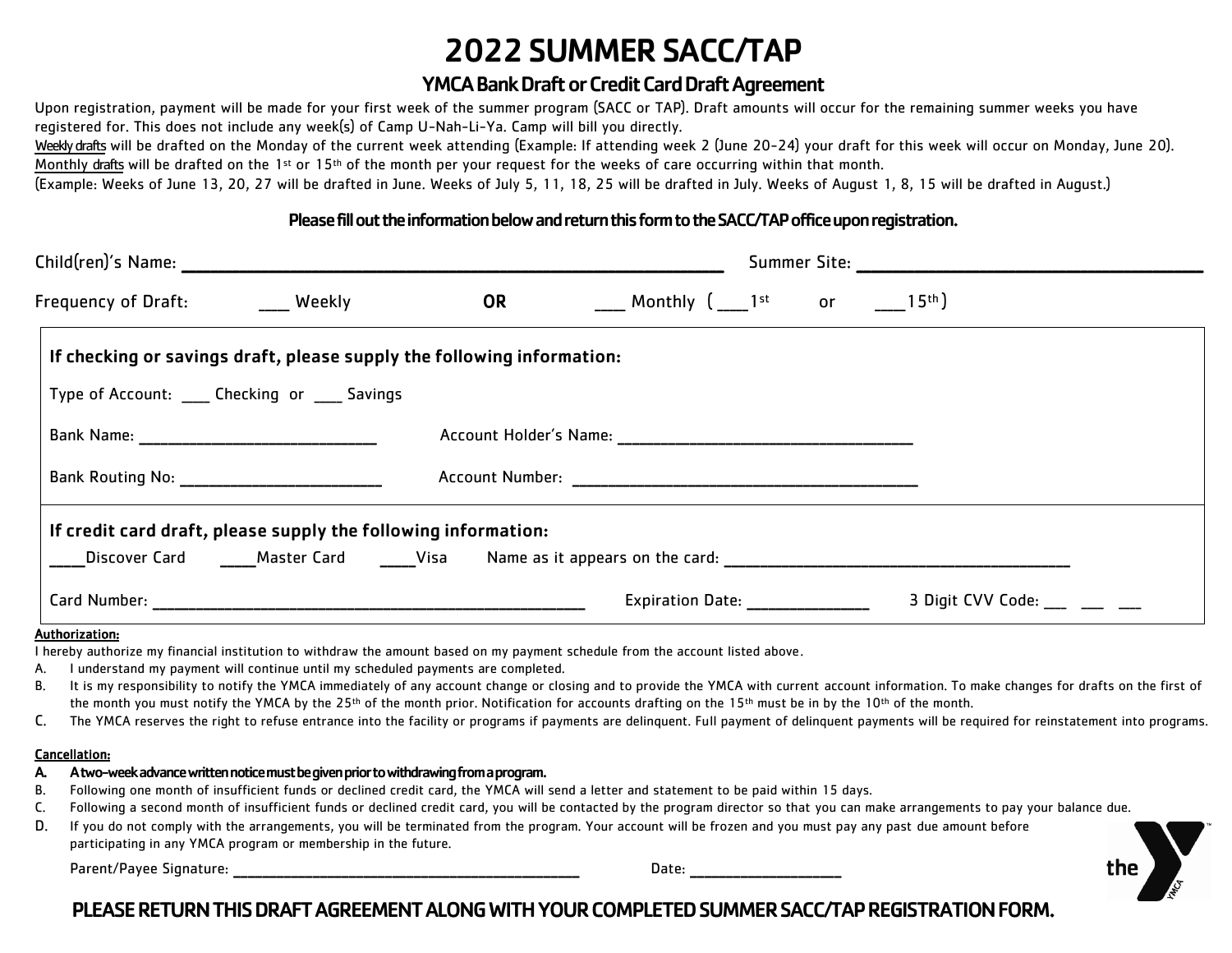

# **TEEN ADVENTURE PROGRAM (TAP) 2022 SUMMER REGISTRATION**<br>Location: Franklin Middle School (Complete all forms in black ink)

#### All information must be completely filled out on this form before your child is registered (i.e. health history, signatures, telephone numbers, etc). Current YMCA Membership?  $\Box$  Yes  $\Box$  No If yes,  $\Box$  Family Membership  $\Box$  Youth Membership

| Child(ren)<br>Name (Last, First) | Sex | School | Age as of<br>6/13/22 | Grade<br>Sept.<br>2022 | <b>Birth Date</b> |
|----------------------------------|-----|--------|----------------------|------------------------|-------------------|
|                                  |     |        |                      |                        |                   |
| 2.                               |     |        |                      |                        |                   |

#### Parent or Guardian Information

| Relationship<br>to Child                 | Name (Last, First) | Home Address/Zip Code | Home<br>Phone | Cell<br>Phone | Work Name &<br>Address | Work<br>Phone |
|------------------------------------------|--------------------|-----------------------|---------------|---------------|------------------------|---------------|
|                                          |                    |                       |               |               |                        |               |
|                                          |                    |                       |               |               |                        |               |
|                                          |                    |                       |               |               |                        |               |
| Emergency<br>Contact not<br>listed above |                    |                       |               |               |                        |               |

#### Persons Authorized to Pick Up Child(ren) - Include Parents

| Home Phone | <b>Cell Phone</b> | <b>Work Phone</b>                                    |
|------------|-------------------|------------------------------------------------------|
|            |                   |                                                      |
|            |                   |                                                      |
|            |                   |                                                      |
|            |                   |                                                      |
|            |                   | $\overline{\phantom{a}}$<br>$\overline{\phantom{a}}$ |

Parents Marital Status: □ Married □ Single □ Divorced □ Separated □ Spouse Deceased Note any custody arrangements or restrictions (Attach court order if applicable)

#### Check the week(s) your child(ren) will be attending: (Field trips occur on Wednesdays for majority of weeks)

| Week |                                   | <b>Theme</b>         | Addl. Fee | Week            |                            | <b>Theme</b>      | Addl. Fee |
|------|-----------------------------------|----------------------|-----------|-----------------|----------------------------|-------------------|-----------|
| □    | June 13 - June 17                 | "Fun & Games"        | \$15      |                 | $6 \Box$ July 18 - July 22 | "Splish Splat"    | \$15      |
| 2 □  | June 20 - June 24                 | "Beach Party"        | \$10      | $\Box$          | July 25 - July 29          | "Get Ur Game On"  | \$25      |
| 3 □  | June 27 - July 1                  | "Homerun"            | \$15      | □<br>-8         | Aug. 1 - Aug. 5            | "Poseidon's Rage" | \$30      |
|      | $4 \Box$ July 5 - July 8 (4 days) | "The Great Outdoors" | \$25      | $9$ $\Box$      | Aug. 8 - Aug. 12           | "Strike It Up"    | \$20      |
| 5 □  | July 11 - July 15                 | "Maxx Force"         | \$40      | 10 <sup>°</sup> | Aug. 15 - Aug. 17 (3 days) | "Summer Send Off" | 515       |

Reminders:

- To avoid cancellation fee, please register only for weeks your child will need.
- If you register your child(ren) for any other Y Programs throughout the summer, please call the TAP office with the actual program (i.e. Camps, Teen Leadership) and dates they will attend.
- Upon registration, you must pay the following: (\$30 Registration fee per child and FIRST week.) Any additional weekly trip fees are paid to TAP staff on site.

Please list your main email address to receive TAP correspondence:

| (make checks payable to YMCA)<br>Total Fee Enclosed \$ |  |  | Financial Assistance Requested $\Box$ Yes $\Box$ No |  |                                         |  |
|--------------------------------------------------------|--|--|-----------------------------------------------------|--|-----------------------------------------|--|
|                                                        |  |  |                                                     |  | $\overrightarrow{OVER} \longrightarrow$ |  |
|                                                        |  |  |                                                     |  |                                         |  |
| Draft $\square$                                        |  |  |                                                     |  |                                         |  |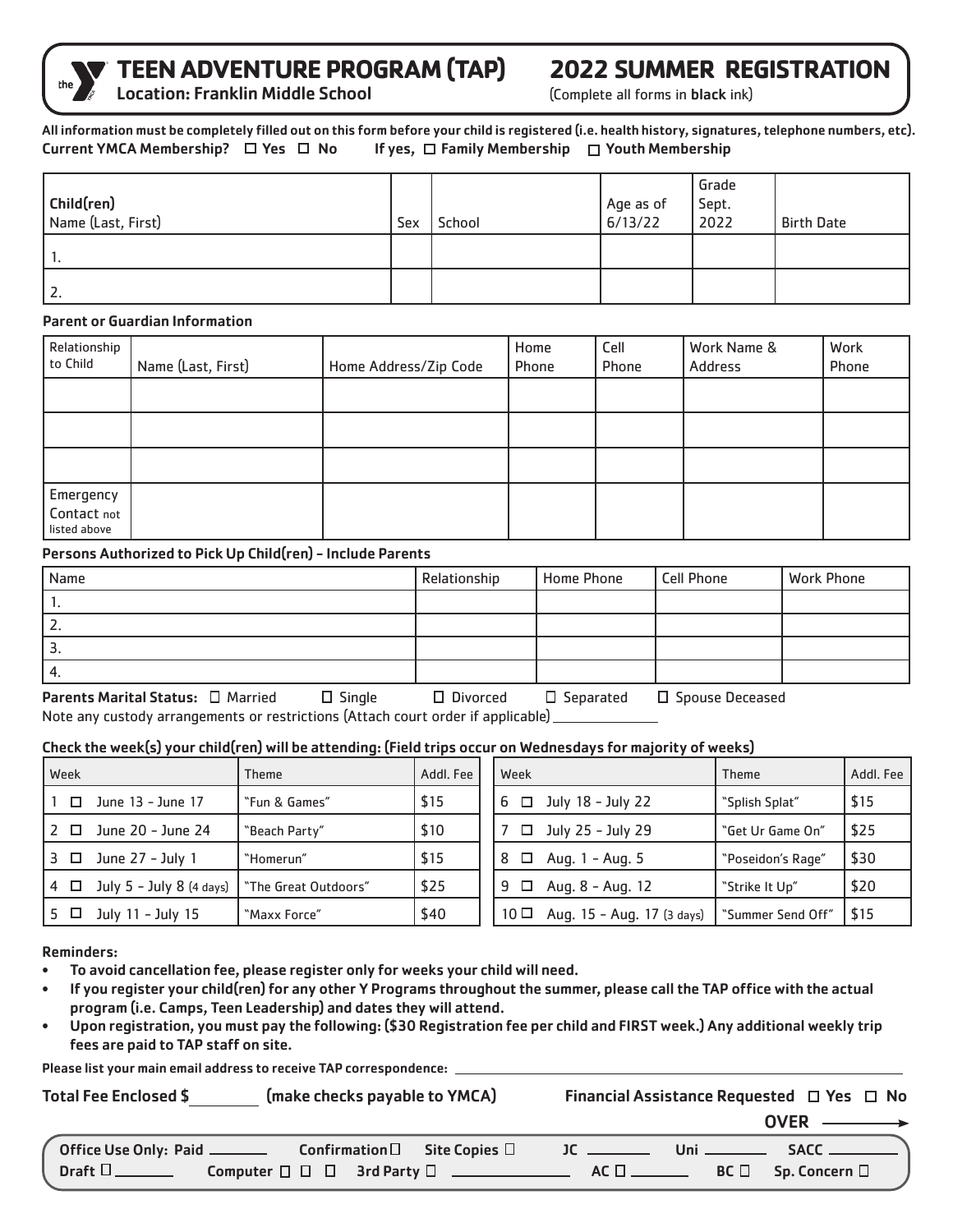| Wk. | <b>TAP THEME WEEK DESCRIPTIONS</b>                                                                                                                                                                                                                                                                     |
|-----|--------------------------------------------------------------------------------------------------------------------------------------------------------------------------------------------------------------------------------------------------------------------------------------------------------|
| 1.  | Fun & Games. Join us for some fun and games as we travel to Appleton's Badger Sports Park to kick-off TAP 2022! This family entertainment center has laser tag,<br>go-karts, mini-golf, a game room, batting cages & much more!                                                                        |
| 2.  | Beach Party. Enjoy a sandy beach as we travel to Ashwaubomay Lake for some wet and wild fun! We will build sand castles, participate in water games and partake<br>in a yummy cookout to complete our day at the beach.                                                                                |
| 3.  | Homerun. We will be giving back to our community by volunteering in the morning at Feeding America in Appleton, while enjoying some Timber Rattler baseball<br>action in the afternoon. Both places we visit this week will be "homerun" experiences!                                                  |
| 4   | The Great Outdoors. Take in the fresh air and the sounds of nature as we venture up to YMCA CAMP U-Nah-Li-Ya in Suring, WI for a packed day of adventure!<br>Experience canoeing, high ropes, a climbing wall just to mention a few!                                                                   |
| 5.  | Maxx Force. Get ready for some serious thrills as we travel to Gurnee, IL to visit Six Flags Great America. A variety of amusement rides awaits you from big to<br>small! Get ready to experience all that this giant amusement park can provide.                                                      |
| 6.  | Splish Splat. Roller skate into a week of adventure as we visit Skater's Edge in Appleton in the morning and venture to Pollack Waterpark in Oshkosh for the<br>afternoon. We will "soak in" some serious waterpark fun and get plenty of exercise showcasing our skating skills this week.            |
| 7.  | Get Ur Game On. Do you like extreme sports? Well, this week is for you as we visit Urban Battlefield in De Pere to test your tactical skills and fast thinking! This<br>massive 13,000 square foot arena offers the latest in laser tag that is sure to offer lots of thrills and excitement!          |
| 8.  | Poseidon's Rage. The mighty Zeus awaits your visit at his giant waterpark called Mt. Olympus in Wisconsin Dells. Waterslides, roller coaster, and go-carts are just<br>some of this park's attractions. Get ready for the time of your life!                                                           |
| 9.  | Strike It Up. "Strike" it up as we visit Ashwaubenon Bowling for some friendly bowling competition amongst peers and staff. Later, we will head to our very own<br>Tundra Lodge to enjoy their water park slides and relax on their lazy river.                                                        |
| 10. | Summer Send Off. The fun doesn't stop just because it's the last week of TAP! We will end our summer with a trip to our very own Bay Beach and Kastle Karts.<br>Whether riding The Zippin Pippin, flying the helicopters or driving a go-kart, this week is guaranteed to send out summer with a bang! |

#### \*Field trips are subject to change due to inclement weather to ensure the safety of our TAP participants.

| <b>HEALTH HISTORY</b>                                                                                                                                                                                                                |                                                                                                                                                                                                                                                                                                               |  |  |  |
|--------------------------------------------------------------------------------------------------------------------------------------------------------------------------------------------------------------------------------------|---------------------------------------------------------------------------------------------------------------------------------------------------------------------------------------------------------------------------------------------------------------------------------------------------------------|--|--|--|
|                                                                                                                                                                                                                                      |                                                                                                                                                                                                                                                                                                               |  |  |  |
|                                                                                                                                                                                                                                      |                                                                                                                                                                                                                                                                                                               |  |  |  |
|                                                                                                                                                                                                                                      |                                                                                                                                                                                                                                                                                                               |  |  |  |
|                                                                                                                                                                                                                                      |                                                                                                                                                                                                                                                                                                               |  |  |  |
| Phone: <u>Andrea Barbara and American and American and American and American and American and American and American and American and American and American and American and American and American and American and American and </u> | Phone: <u>Andrea Barbara and American and American and American and American and American and American and American and American and American and American and American and American and American and American and American and </u>                                                                          |  |  |  |
| Will your child require any medication while at the TAP Program?<br>$\Box$ Yes $\Box$ No                                                                                                                                             | Will your child require any medication while at the TAP Program?<br>$\Box$ Yes $\Box$ No                                                                                                                                                                                                                      |  |  |  |
|                                                                                                                                                                                                                                      |                                                                                                                                                                                                                                                                                                               |  |  |  |
| You will also be required to fill out a "Medication Authorization" form.                                                                                                                                                             | You will also be required to fill out a "Medication Authorization" form.                                                                                                                                                                                                                                      |  |  |  |
| Does your child have a history of:                                                                                                                                                                                                   | Does your child have a history of:                                                                                                                                                                                                                                                                            |  |  |  |
| $\Box$ ADD/ADHD<br>$\Box$ Physical Handicaps<br>$\Box$ Diabetes<br>$\Box$ Heart Problems $\Box$ Non-Food Allergies<br>$\Box$ Seizures<br>$\Box$ Asthma $\Box$ Food Allergies<br>$\Box$ Sensitivity to Sun $\Box$ Serious Illness     | $\Box$ ADD/ADHD<br>$\Box$ Physical Handicaps<br>$\Box$ Diabetes<br>$\Box$ Heart Problems $\Box$ Non-Food Allergies<br>$\Box$ Seizures<br>$\Box$ Asthma $\Box$ Food Allergies<br>$\Box$ Sensitivity to Sun $\Box$ Serious Illness                                                                              |  |  |  |
| If you checked any of the above items, please describe any special emergency<br>care instructions, medical concerns or other information that may be helpful<br>to the Teen Adventure staff.                                         | If you checked any of the above items, please describe any special emergency<br>care instructions, medical concerns or other information that may be helpful<br>to the Teen Adventure staff.<br>a sa bandar a shekarar 1980 a shekarar 1980 a shekarar 1980 a shekarar 1980 a shekarar 1980 a shekarar 1980 a |  |  |  |
|                                                                                                                                                                                                                                      |                                                                                                                                                                                                                                                                                                               |  |  |  |

## Parent Consent /Authorization Please initial each line & provide signature at bottom of page stating you have read and understand each item.

| l authorize the YMCA to take my child on all field trips via bus, walking or biking during any of the YMCA TAP program days my child is enrolled.                                                                                                                      |  |  |  |  |
|------------------------------------------------------------------------------------------------------------------------------------------------------------------------------------------------------------------------------------------------------------------------|--|--|--|--|
| I   GIVE or   DO NOT GIVE permission for promotional photographs to be taken of my child(ren). Please check one box.                                                                                                                                                   |  |  |  |  |
| In the event of an emergency, I authorize any medical treatment that may be needed. I understand that in the event of an injury, I will be contacted first and<br>this waiver will only be necessary if I or my emergency contact cannot be reached.                   |  |  |  |  |
| l understand that all above said information is confidential and is only used as a quide in understanding my child(ren).                                                                                                                                               |  |  |  |  |
| l understand that if I withdraw from the program prior to May 13 and written notice is provided, I will receive my first week's payment in return. If written<br>notice is provided after May 13, my first week's payment and registration fee per child is forfeited. |  |  |  |  |
| I understand that if I withdraw from the program in June or thereafter, a two-week written notice must be provided to the TAP office and payment for<br>additional weeks may be required.                                                                              |  |  |  |  |
| I understand the information in this brochure as it relates to cancelling a program week of care at my child's TAP location.                                                                                                                                           |  |  |  |  |
| <b>X</b> Parent or Guardian's Signature:<br>Date:                                                                                                                                                                                                                      |  |  |  |  |

Mail to: YMCA Teen Adventure Program, 601 Cardinal Lane, Green Bay, WI 54313-6730 • For Information call: 920.436.9675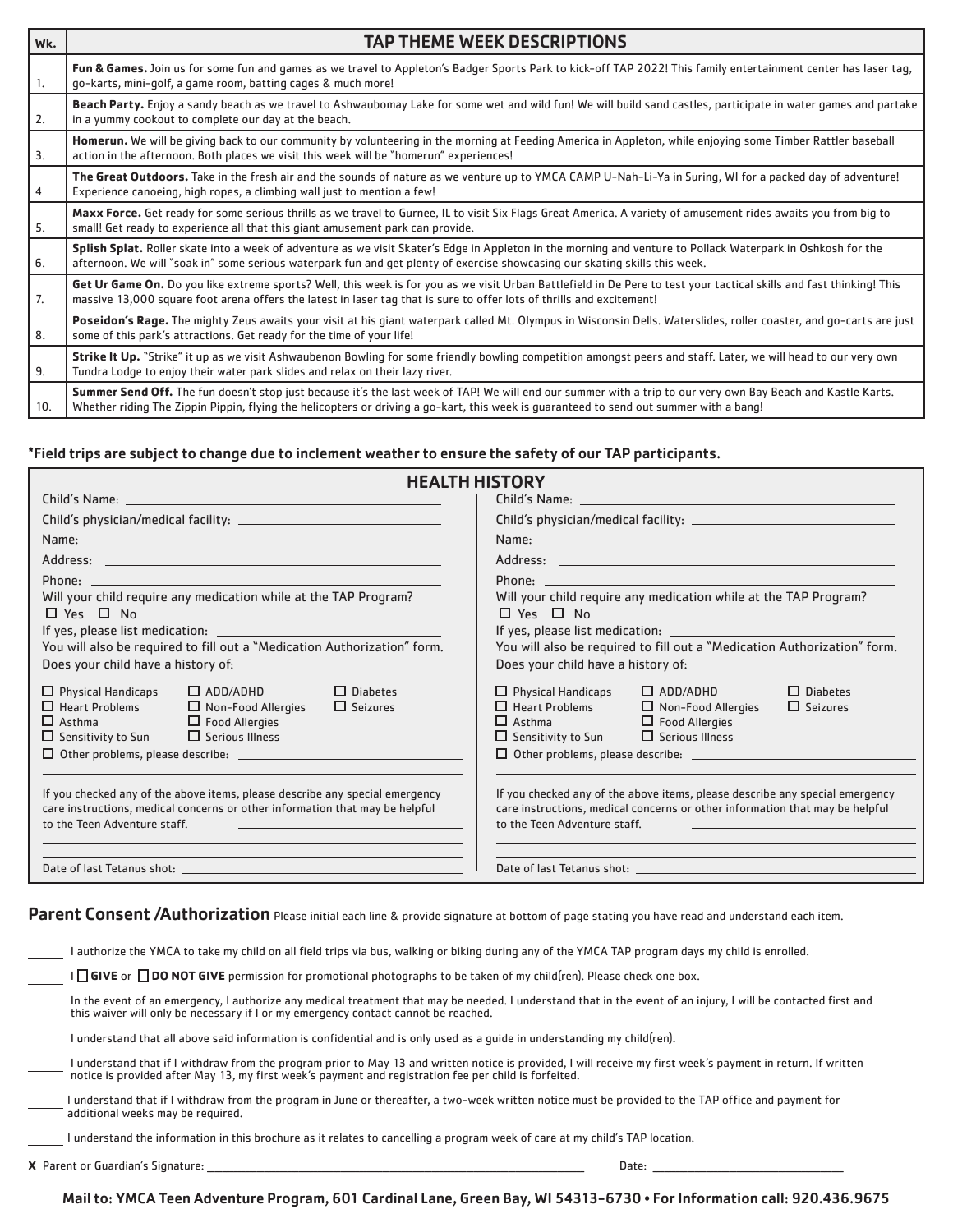#### 2022 KIDS CAMP INFORMATION (Ages 5-10)

Use this information for reference when registering for the summer childcare program!

#### WEEKLY KIDS CAMP PROGRAM FEES:

| <b>CURRENT YMCA MEMBERS</b> | \$195/Child | <b>GENERAL PUBLIC</b> | \$225/Child |
|-----------------------------|-------------|-----------------------|-------------|
| WEEK 4 (4-day week)         | \$156/Child | <b>GENERAL PUBLIC</b> | \$180/Child |

#### KIDS CAMP INFORMATION

Your child will experience social development, boost their self-esteem, learn new skills, and gain character values while surrounded by caring staff in an urban camp setting. Most theme activities occur in the morning from 9:30-11:00. Various group activities occur throughout the day and may include crafts, nature exploration, team building, all camp games, archery, swimming, small group games, skits, songs, and more! Family time is every Friday afternoon. Kids Camp is loads of fun for everyone in attendance! Check out the weekly themes below:

#### THEME WEEKS

#### Destination Wisconsin – Week 1 (June 13 – 17)

We all think Wisconsin is the best, so let's kick off summer camp celebrating our great state! Kids, and counselors, will learn about all the unique things that make our home state amazing, from the animals, to the cheese, to the famous football team. We will continue the fun down at a place uniquely Green Bay, Titletown Park. There is no place like home!

#### Super Ninjas – Week 2 (June 20 – 24)

Guess who's back? Kim's Tae Kwon Do returns to help the campers learn basic taekwondo skills. We will all have so much fun learning to use their skills in a safe way. Parents are invited to peek at the newly acquired skills with our Friday demonstration.

#### Outdoor Explorers – Week 3 (June 27 – July 1)

Become one with nature this week as we explore the natural world around us. Campers will take nature walks, use nature to create art, and go on a hunt for bugs and critters. Our explorations will take us to the Wildlife Sanctuary as well. From bugs to trees to natural formations, learn about what makes being outside the best!

#### Wacky Water – Week 4 (July 5 - 8; 4-day week)

Don't let the heat stop you! This week is filled with all things water related: water games, water balloons, water relay races and a watery experiment or two. We will also have a blast swimming at Ashwaubomay Lake. Get ready for a wonderfully wet water week!

#### Sports Mania – Week 5 (July 11 – 15)

If there is a sport that has a ball, we will play it! Kickball, baseball, football, and soccer are just a few of the sports that will make an appearance this week. Campers will get to enjoy some time at Duck Creek Golf Center as well. While we won't be professionals this week, we will have a ball learning new sports!

#### Mess Fest – Week 6 (July 18 – 22)

Come prepared (and dressed) to have fun and get messy! Muddy gaga, messy arts and crafts and silly games are just the start of the fun in this week. The counselors will even get in on the messy fun. Don't worry adults…we will hose them down at the end of the day!

#### Wild and Crazy Kids – Week 7 (July 25 – 29)

This week, campers will take the camp spirit and turn up the crazy! Campers will have a ton of fun being their wild selves with relay races, all camp games, tie-dye and dress up days. The wild and crazy continues down at Bay Beach Amusement Park. KIDS Camp is the place to go nuts!

#### Spectacular Science – Week 8 (August 1 – 5)

Grab your lab coats-it's time to head to the science lab! Campers will learn about the science of space, weather, and chemistry with cool chemical reactions and experiments. There might even be a vinegar based rocket launch if the conditions are right. Let's explore through science!

#### KC Olympics – Week 9 (August 8 – 12)

Jump. Sprint. Move with sports, games, obstacle courses, and relays. This team-building week is full of physical activities and is a fun way to spend time together and have some laughs as you play and cheer on your team. We will take the Olympics fun on location to Pamperin Park. Campers will definitely get into the Olympic spirit!

#### Wet 'N Wild Goodbye – Week 10 (August 15 – 19)

There is no better way to say goodbye to camp than with a week filled with water! There will be plenty of our favorite water games and water challenges to finish out this summer of fun. We will also celebrate Platy's (our camp mascot's) birthday! This will be one wild, wet and water filled goodbye!

#### \*Note: Field trips are subject to change based on weather, availability and COVID restrictions.